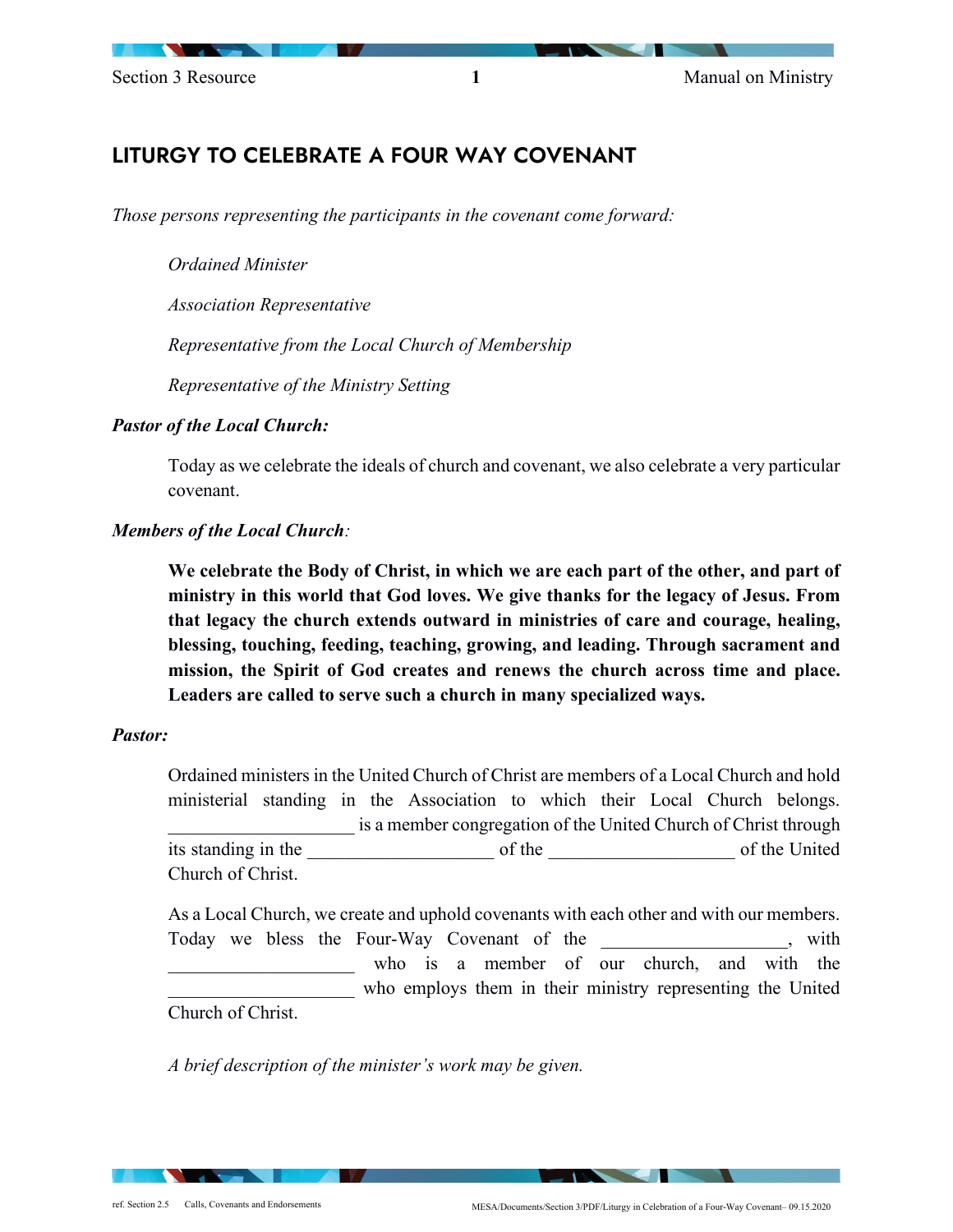The intention of a Four-Way Covenant is threefold:

- 1. To strengthen, support and sustain the ministries of all the partners that share in this covenant.
- 2. To encourage mutual participation and accountability among partners.
- 3. To observe, nurture, celebrate and call forth the ministry of the Ordained Minister.

*Ordained minister and local church representative are invited to affirm the covenant made with each other.* 

### *Minister:*

As a member of **Latter Church of Christ**, I covenant with this local church that I will:

- **Participate in the worshiping life of this congregation whenever possible;**
- Financially support the ministries of this church;
- Preach at the request of the pastor;
- **Provide articles for church communications regarding my work with the** \_\_\_\_\_\_\_\_\_\_\_\_\_\_\_\_\_\_\_\_*;*
- Publicly recognize my membership in this local church in duties related to my work;
- **Pray for the well-being of this congregation and its ministry; and**
- Meet annually with the \_\_\_\_\_\_\_\_\_\_\_\_\_\_\_\_\_\_\_\_ as we support one another in mutual ministry.

## *Local Church Representative:*

| We,           | the | members | 01 |  | do | covenant with | the |
|---------------|-----|---------|----|--|----|---------------|-----|
| that we will: |     |         |    |  |    |               |     |

- Pray for their work with the \_\_\_\_\_\_\_\_\_\_\_\_\_\_\_;
- Publicly recognize as an Ordained Minister in mission of the congregation, working on our behalf in the wider church;
- Include materials written by  $\qquad \qquad$  in church communications and annual report; and
- Invite to meet annually with to compute the state of the state of the state of the state of the state of the state of the state of the state of the state of the state of the state of the state of the state of the state of support one another in mutual ministry.

*Affirmations of covenant are spoken by or on behalf of the Association and the ministry setting.*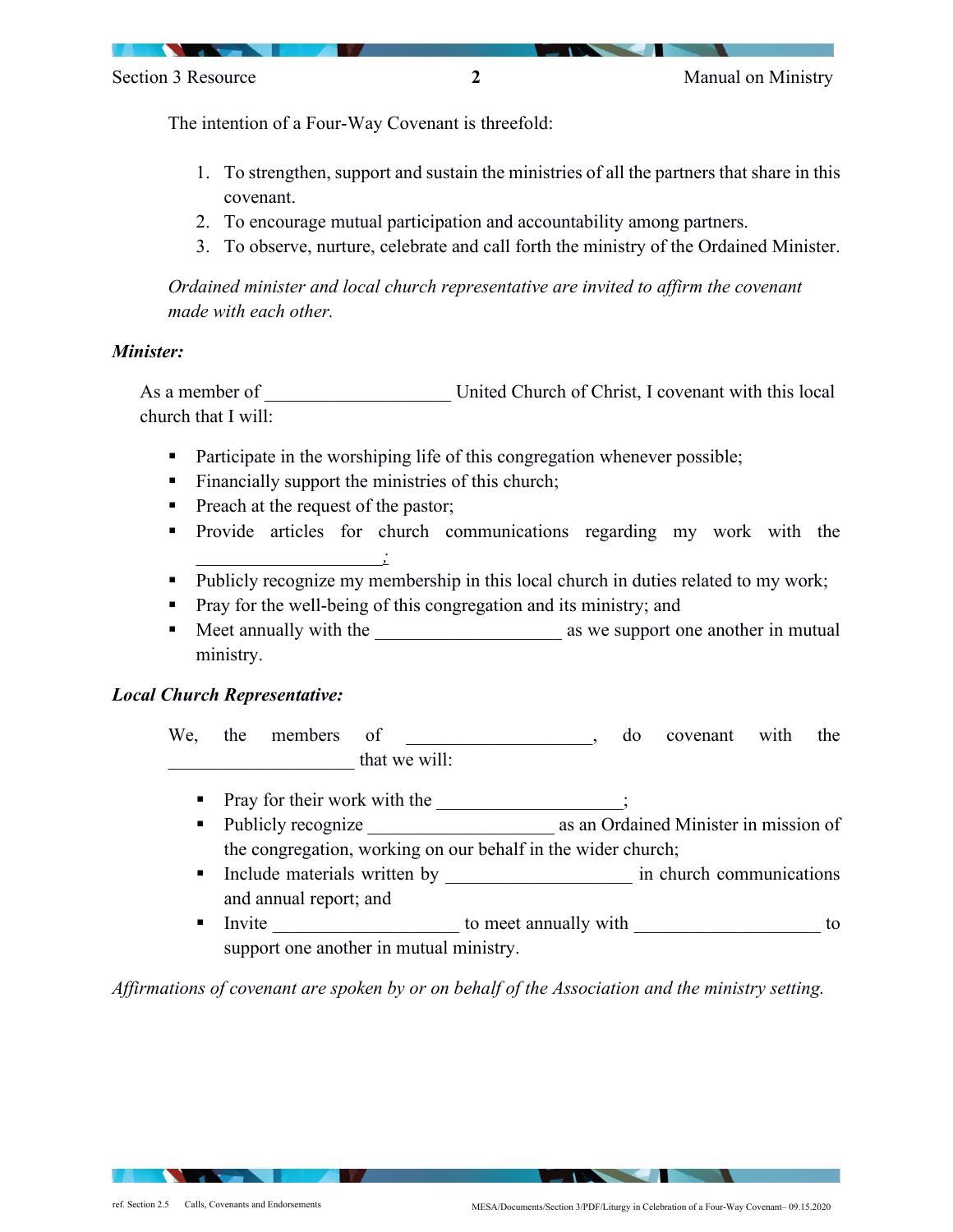

Section 3 Resource **3** Manual on Ministry

#### *Pastor:*

Our other covenantal partners, the \_\_\_\_\_\_\_\_\_\_\_\_\_\_\_\_\_\_\_\_ and the \_\_\_\_\_\_\_\_\_\_\_\_\_\_\_\_\_\_\_\_, also provide support for our mutual ministries, with fidelity to covenant and mutual accountability on the part of all.

### *Association Representative:*

The covenants with you to offer support and accountability for this ordained minister in your midst, to celebrate and make visible the importance of specialized ministry in the community that we share, and to promote ongoing covenantal life among all the congregations and ministry settings of the United Church of Christ.

### *Ministry Setting Representative:*

We in the local intervals in the United Church of Christ to  $\frac{1}{2}$ understand the values of Christian religious ministry and to uphold the expectation of professional ethics as your ordained minister serves in our specialized context. We are grateful for the generations of faith that have brought forward these gifts you share with the wider community.

### *Pastor:*

\_\_\_\_\_\_\_\_\_\_\_\_\_\_\_\_\_\_\_\_ , today I ask you, do you affirm this covenant and its commitments to UCC, the Association, and the United Church of Christ? If so, please say I do.

#### *Minister:*

I do.

### *Pastor:*

Members of *,* do you affirm this covenant, and its commitments to  $\begin{array}{cccccccccccccc} \text{tot} & \text{tot} & \text{tot} & \text{tot} & \text{tot} & \text{tot} & \text{tot} \end{array}$ ? If so, please say "We do."

### *Local Church Members:*

**We do.**